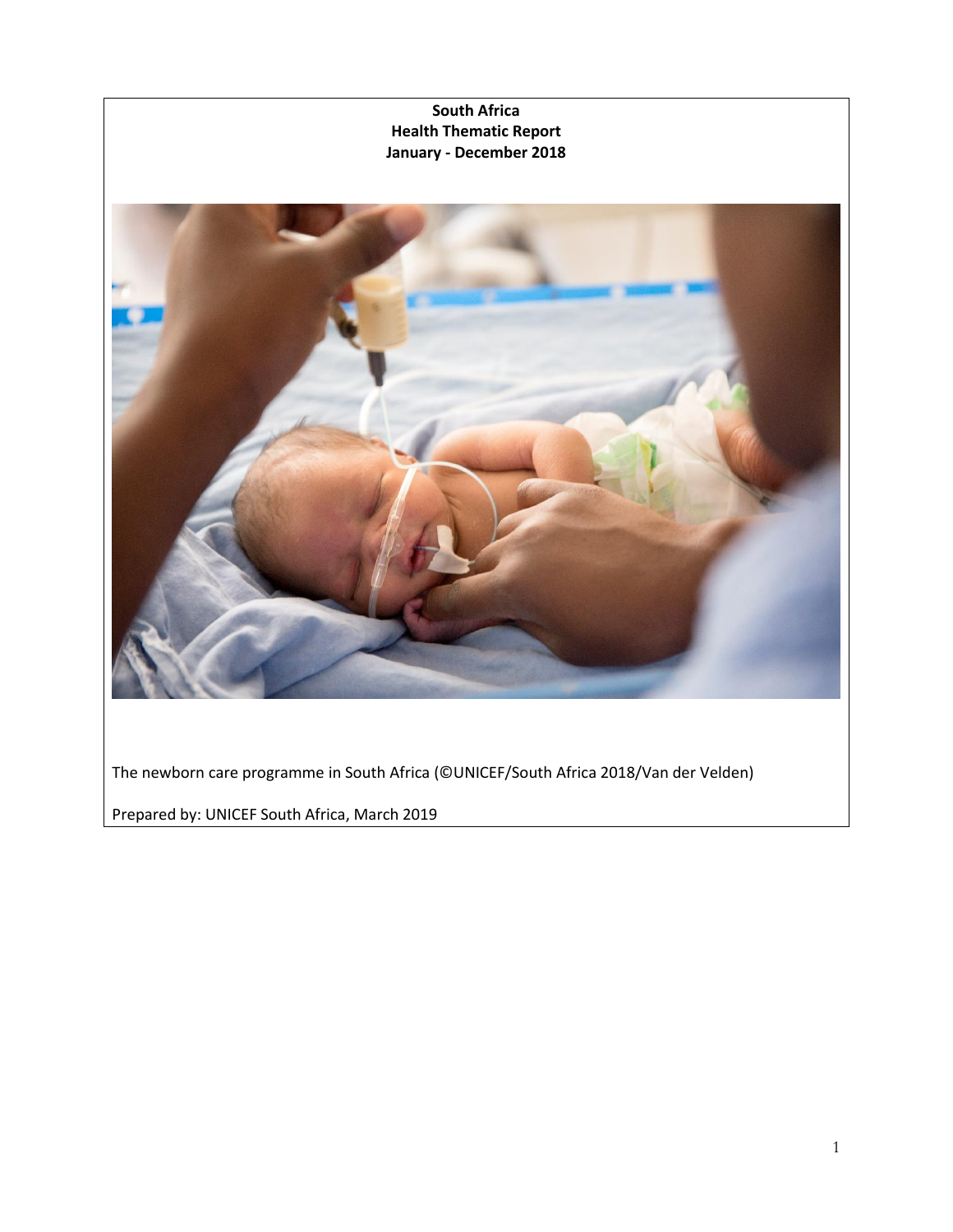# <span id="page-1-0"></span>1. Table of Contents

| 9. ANNEXES: HUMAN INTEREST STORIES AND DONOR FEEDBACK FORM  14 |  |
|----------------------------------------------------------------|--|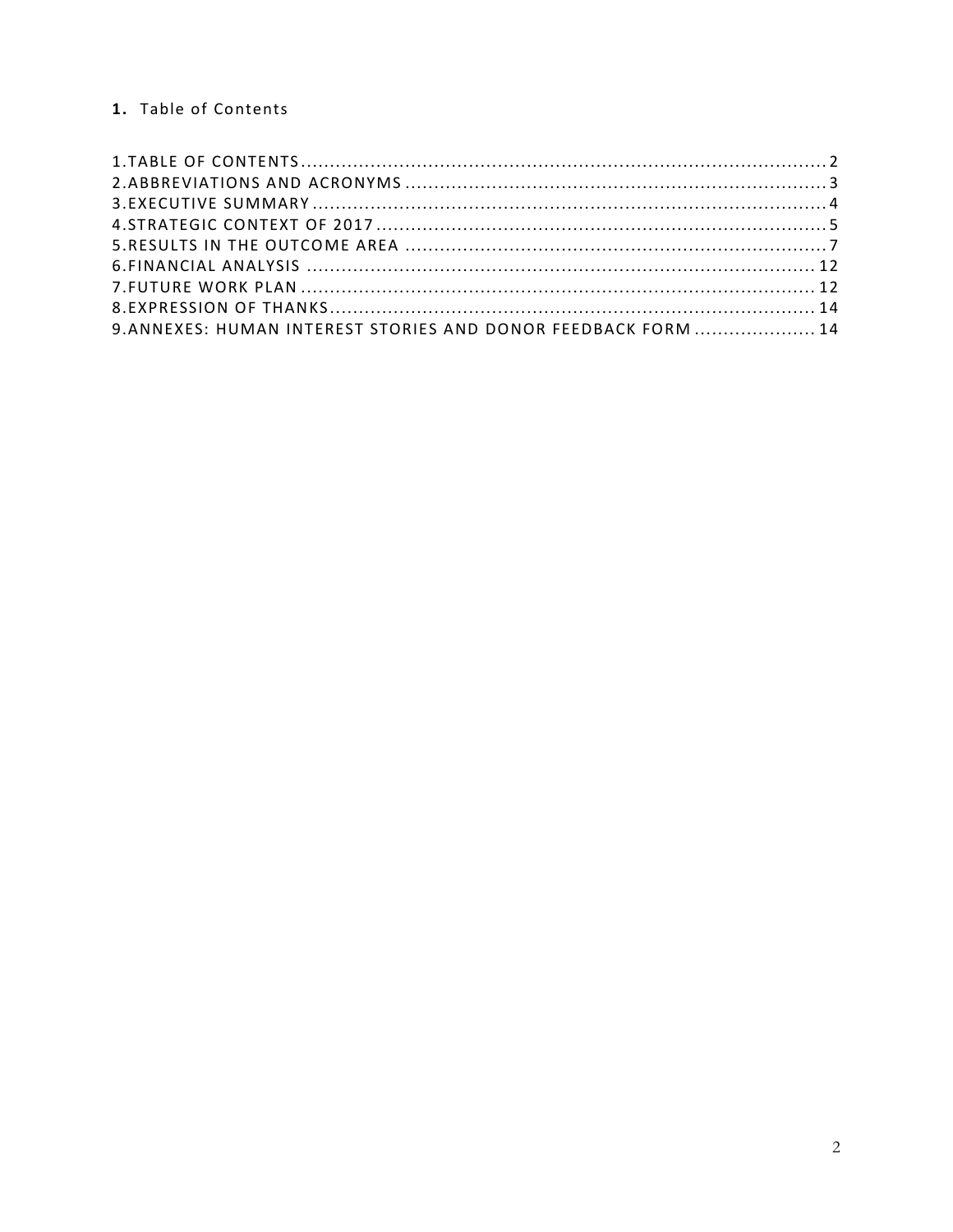# <span id="page-2-0"></span>**2. Abbreviations and Acronyms**

| <b>AEFI</b>   | Adverse Events Following Immunization                                      |
|---------------|----------------------------------------------------------------------------|
| <b>CPD</b>    | <b>Country Programme Document</b>                                          |
| <b>DHIS</b>   | <b>District Health Information System</b>                                  |
| <b>DHP</b>    | District Health Plan                                                       |
| <b>EMTCT</b>  | Elimination of Mother - to - child Transmission of HIV                     |
| EPI           | Expanded Programme on Immunization                                         |
| <b>EVM</b>    | <b>Effective Vaccine Management</b>                                        |
| <b>FAST</b>   | Facility Assessment and Support Tool                                       |
| <b>KMC</b>    | Kangaroo Mother Care                                                       |
| <b>MNCH</b>   | Maternal, Neonatal and Child Health                                        |
| <b>MSSN</b>   | Management of Sick and Small Newborn                                       |
| <b>NDOH</b>   | National Department of Health                                              |
| <b>NGO</b>    | Non-Governmental organisation                                              |
| <b>PHC</b>    | Primary Health Care                                                        |
| <b>PPIP</b>   | Perinatal Problem Identification Program                                   |
| <b>RMC</b>    | <b>Respectful Maternity Care</b>                                           |
| SACSOWACH     | South Africa Civil Society for Women's, Adolescent's and Children's Health |
| <b>SDGs</b>   | Sustainable Development Goals                                              |
| ULT           | University of Limpopo Trust                                                |
| <b>UNICEF</b> | United Nations Children's Fund                                             |
| <b>VPD</b>    | Vaccine Preventable Diseases                                               |
| <b>WHO</b>    | World Health Organization                                                  |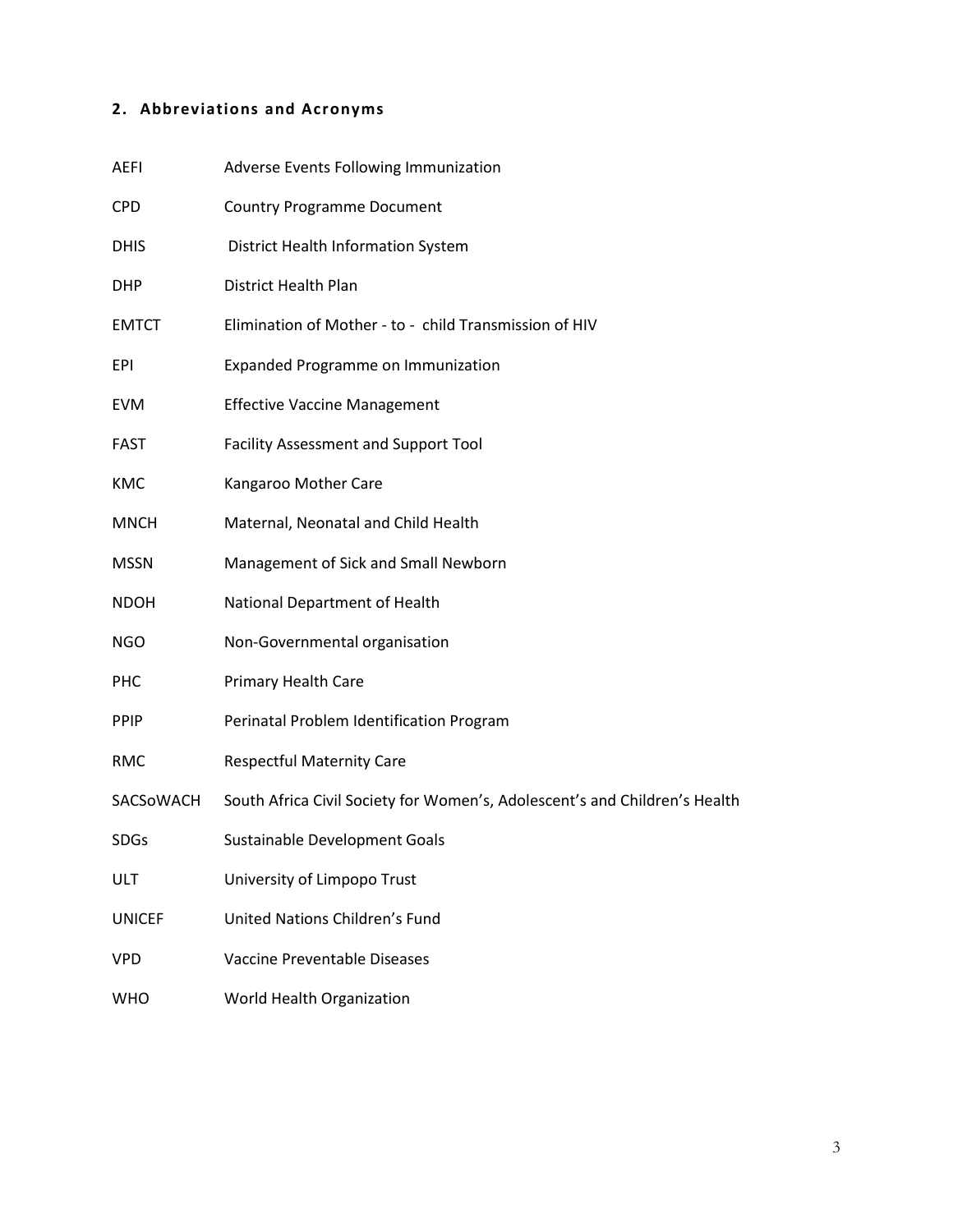#### <span id="page-3-0"></span>**3. Executive Summary**

UNICEF South Africa Maternal and Child Health focus area over the Country Programme 2013 -2017 (extended to 2020) was under the broader umbrella Young Child Survival and Development programme component result which strategic focus was to support national efforts to improve access to and quality of proven high impact maternal, neonatal and child health and nutrition interventions including HIV and AIDS. There is a special focus on the most disadvantaged district and communities, seizing the opportunity provided by Government's renewed commitment to the primary health care (PHC) and decentralised approach. The specific strategic focus in the area of maternal, neonatal and child health was to reach at least 90 per cent of birth delivery health facility sites, and the linked primary health care clinics in selected districts provide a package of services intended for improving new-born and under five child health outcomes. This strategic focus aimed to contribute to the attainment of Goal 3 of the Sustainable Development Goals (SDGs).

For maternal, new-born and child health, UNICEF South Africa supported the government of South Africa in reducing neonatal and under five mortalities mainly in the area of (1) quality improvement in maternal and new-born care, postnatal care, (2) reaching more children with immunization, (3) advocacy for better Maternal, newborn and Child Health (MNCH) interventions, (4) health system strengthening including improving immunization supply chain management, (5) data quality improvement and (6) supporting district health planning. UNICEF South Africa supported advancing child health agenda through facilitating the organization of Child Priorities Conference and supporting non-governmental organization coalition, called 'SACSoWACH' in advocating for new-born, child, adolescent, mothers and women health. However, there are still significant gaps in new-born health as neonatal mortality rate has stagnated in the last decade, while remarkable progress has been made in reducing maternal and under five death rates in the same period. UNICEF South Africa will continue to prioritize new-born health in line with government of South Africa National Department of Health (NDOH) performance plan and also implement evidencebased interventions in MNCH with a focus on districts that are most at risk with high number of unimmunized children, high rate of low birth weight babies and high early neonatal mortality rate.

The new UNICEF South Africa Country Programme that will commence in April 2020 will harness the best practices and lessons learned from systems strengthening approaches, quality improvement initiatives and campaign-type interventions in advancing MNCH agenda and interventions for better child health outcome. UNICEF will achieve results through facilitating coordination, capacity building of relevant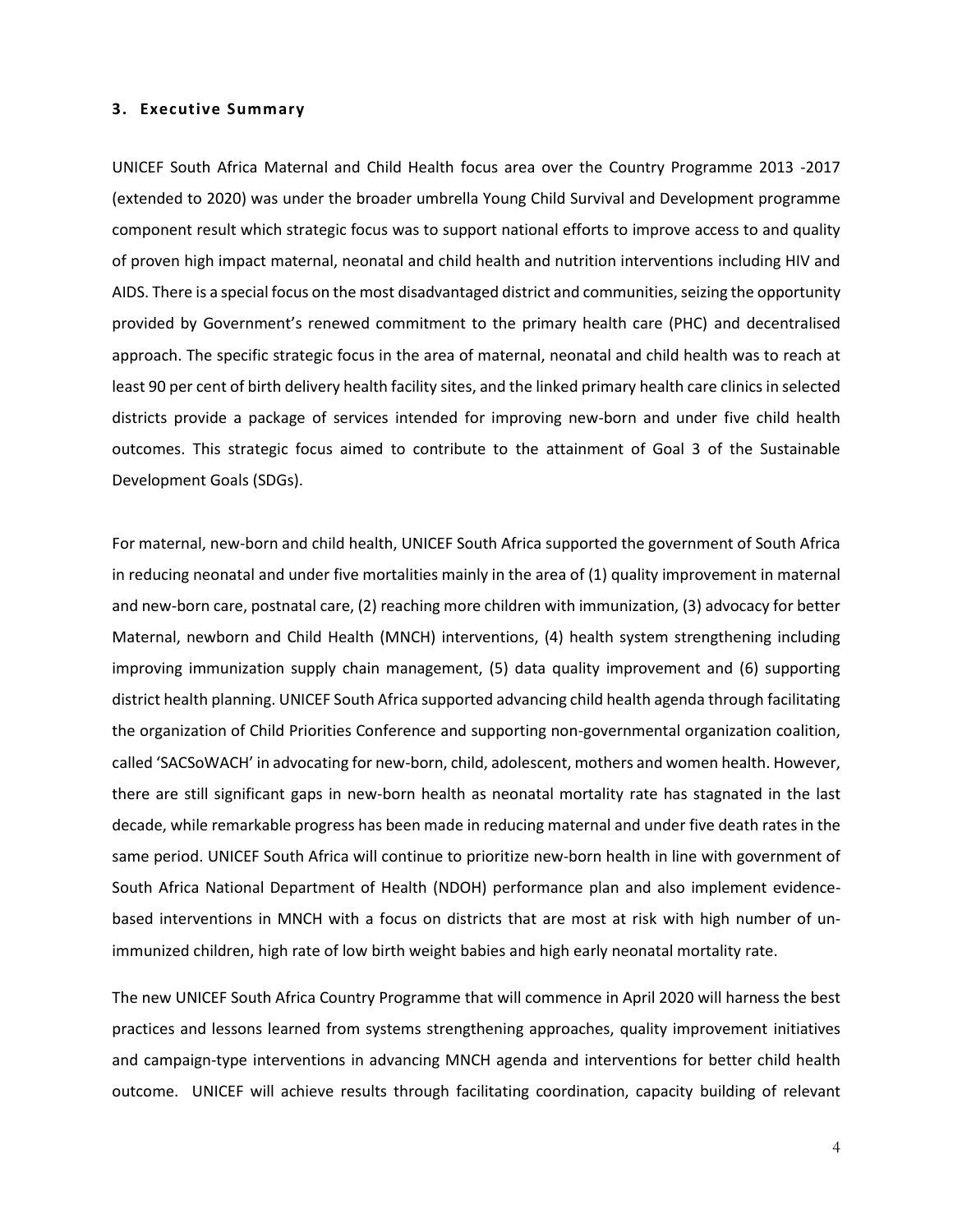actors to deliver high impact and quality services, evidence generation, strategic partnership and advocacy, social mobilisation and participation by engaging the civil society.

#### <span id="page-4-0"></span>**4. Strategic Context of 2018**

South Africa has made substantial progress towards ensuring better health and survival of mothers and babies across the country, including a significant reduction of maternal and child deaths in the past decade. The under-five mortality rate declined from 43.3 per 1,000 live births in 2016 to 37 per 1,000 live births in 2017 (UN IGME 2018). Despite these achievements, in 2017 alone, an estimated 43,000 children under five died in 2017 in South Africa, and of these, 13,000 were newborns. Newborn mortality rate has remained stubbornly stagnant over the last few years (12 per 1,000 live births (UN IGME 2018)), suggesting that the largest improvements in survival for children under five years of age occurred among children aged one to four years of age. Neonatal deaths now account for nearly 40 percent of overall deaths of children under the age of five in South Africa.

Cognizant of the need to strengthen the collaborative efforts among different stakeholders, maternal and child health groups and the need for a focused approach in addressing quality of care, a new framework was developed by the National Department of Health (NDoH). It envisioned an integrated sexual reproductive maternal and newborn health programme that includes training and mentoring health workers, strengthening referral and supply chain systems and developing an investment case for government-led scale-up.

Concerned with the overall immunization rate - according to the latest available UNICEF and WHO data, only 66 per cent of children under one years, receive all basic vaccinations, NDoH is spearheading a turnaround strategy to address the gaps in immunization programme and disease surveillance system performance.

Although under-five mortality rates continue to fall, many children fail to reach their potential. In line with the Sustainable Development Goals, a shift focus is needed to ensure that children not only survive but that they also thrive. Under the national Integrated ECD policy, the department of health is responsible for providing comprehensive package of ECD services for children 0-2 years (first 1,000 days), from pregnancy to two years.

Lastly, data quality and management information system have been a constant challenge in estimating true neonatal mortality rate and immunization coverage in South Africa. There are discrepancies between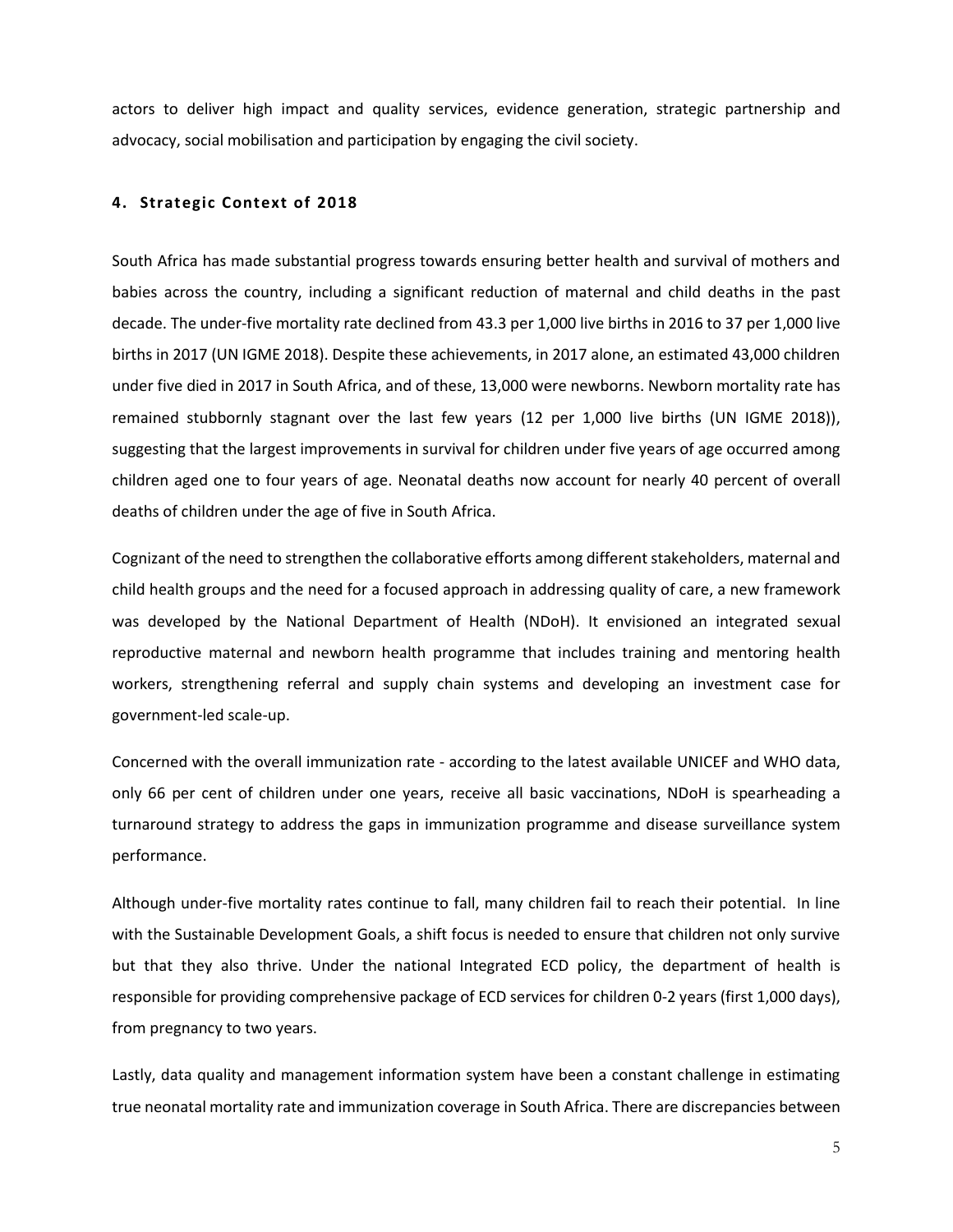reported coverage and WHO/ UNICEF estimates. For instance, the 2016 Demographic Health Survey report found a newborn mortality rate of 21 per 1,000 live births. Similarly, NDoH reported a national vaccination coverage of 84 per cent –18 per cent higher than the WHO/UNICEF estimate. Government has prioritized programme reviews and building data management capacity of subnational programme officials, for timely analysis of data for action. An unprecedented immunization coverage evaluation survey was planned by the Government of South Africa, which would provide detailed information on district performance as well as the reasons for not reaching eligible children. The report of the survey is expected to provide useful information for programme design and implementation for improvements.

UNICEF South Africa has over the years strengthened its position as the global voice for children and seen as a trusted convener by the government and its partners, in coordination, advocacy for newborn and child health, pioneering in health system strengthening at district and sub-district and setting an agenda that accelerates progress for children. UNICEF has played this role through evidence generation and knowledge sharing, guiding policy and strategy development responsive to the needs of children in South Africa.

UNICEF has worked with the national, provincial and district health departments, WHO, UNFPA and other UN and NGO partners, academia and professional institutions in alignment with the Sustainable Development goals. These strategic focus areas are well articulated in the current Country Programme document (CPD) as well as the annual work plans agreed by UNICEF and government of South Africa.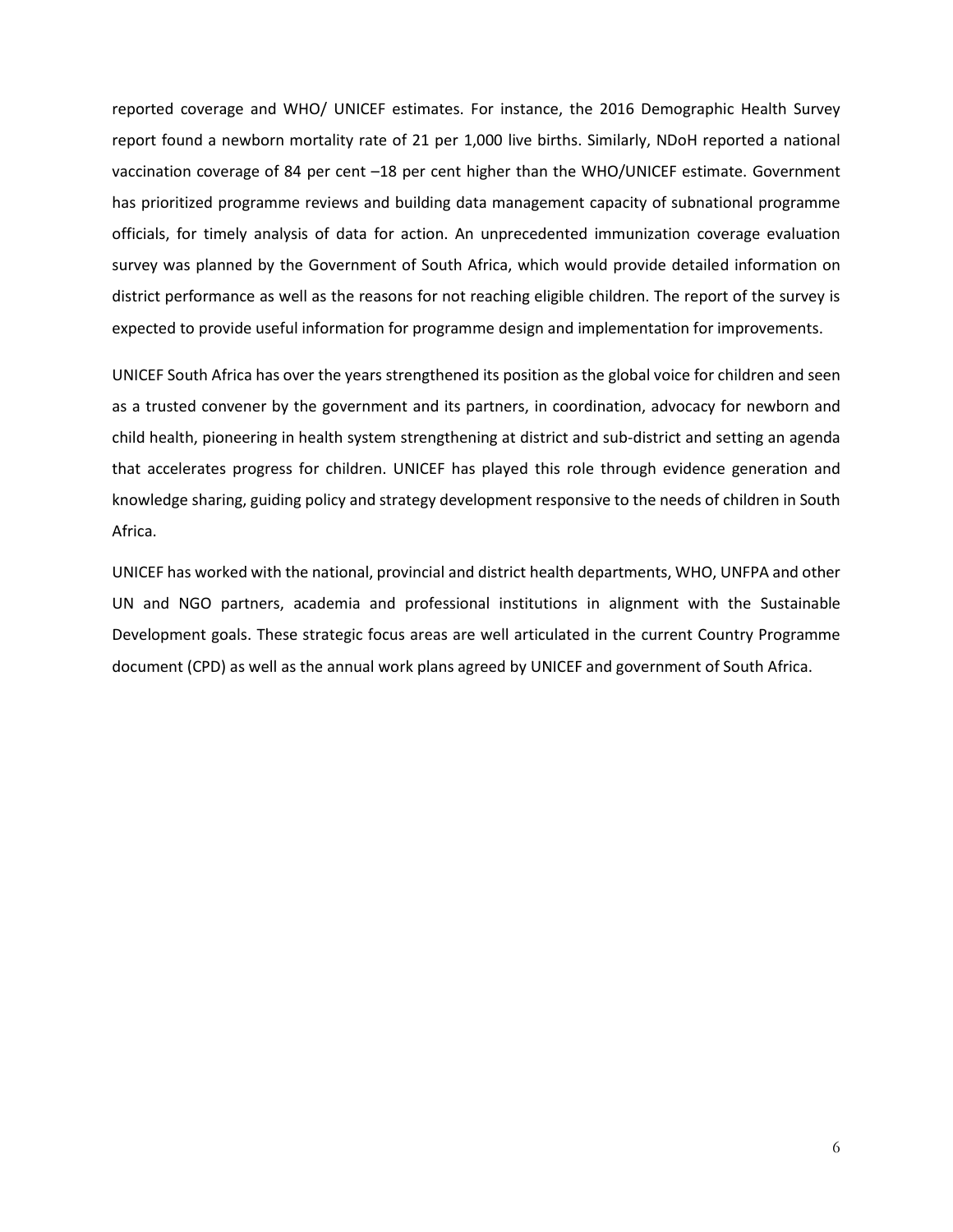# **5. Results in the Outcome Area**

The below table concisely illustrate focus area results planned and achieved in the MCH programme using all sources of funds including Thematic allocations. The relevant results assessment for each of the outcome indicators is outlined.

<span id="page-6-0"></span>

| <b>Outcome and</b>    | <b>Indicator</b> | <b>Baseline</b> | <b>Target</b> | Value | <b>Key initiatives</b> | Analytical statement on strategic actions                           |
|-----------------------|------------------|-----------------|---------------|-------|------------------------|---------------------------------------------------------------------|
| <b>Output Results</b> |                  | 2017            | 2018          | 2018  | implemented in<br>2018 |                                                                     |
| Output 1.1 At         | Percentage of    | 82.3%           | 94.0%         | 77.0% | Support the            | NDOH jointly supported by UNICEF and WHO developed the              |
| least 90 per cent     | children $<$ 1   |                 |               |       | development of the     | national Expanded Programme on Immunization (EPI) turnaround        |
| of birth delivery     | year that        |                 |               |       | turnaround strategy;   | strategy to strengthen the EPI and Acute Flaccid Paralysis          |
| (Health facility)     | received DTP     |                 |               |       | support the            | Surveillance systems in the country. All 52 districts have          |
| sites and the         | containing       |                 |               |       | immunization supply    | developed EPI improvement plans to reach every child especially     |
| linked feeder         | vaccine          |                 |               |       | chain improvement      | the nearly 400,000 infants who miss-out on the benefits of          |
| (PHC) clinics in      |                  |                 |               |       | planning and           | immunization. UNICEF provided technical support to the              |
| selected districts    |                  |                 |               |       | implementation;        | provincial in-depth data analysis, periodic provincial and district |
| provide and           |                  |                 |               |       | support the            | monitoring and quarterly provincial program reviews to monitor      |
| monitor a             |                  |                 |               |       | development of the     | progress, address bottlenecks and share lessons learned and         |
| package for           |                  |                 |               |       | communication and      | good practices. UNICEF also capacitated provincial cold chain and   |
| improving new-        |                  |                 |               |       | demand creation        | EPI managers in the Effective Vaccine Management which led to       |
| born and under        |                  |                 |               |       | strategy; and support  | the development of supply chain improvement plans. An EPI           |
| five child health     |                  |                 |               |       | an EPI coverage        | coverage evaluation survey will be conducted in December 2018       |
| outcomes.             |                  |                 |               |       | evaluation survey      | and scheduled to be complete by March 2019. National team           |
|                       |                  |                 |               |       |                        | monitoring visits to poorest performing districts have been taking  |
|                       |                  |                 |               |       |                        | place since September and based on the quarterly reviews            |
|                       |                  |                 |               |       |                        | improvement in performance is seen in 6 provinces and these         |
|                       |                  |                 |               |       |                        | provinces in fact need additional TA support. The Eastern Cape      |
|                       |                  |                 |               |       |                        | advocacy meeting with the health department leadership team         |
|                       |                  |                 |               |       |                        | yielded commitment to increase funding, staff appointment and       |
|                       |                  |                 |               |       |                        | oversight to EPI and surveillance. SACO played a key role in        |
|                       |                  |                 |               |       |                        | planning for the meeting.                                           |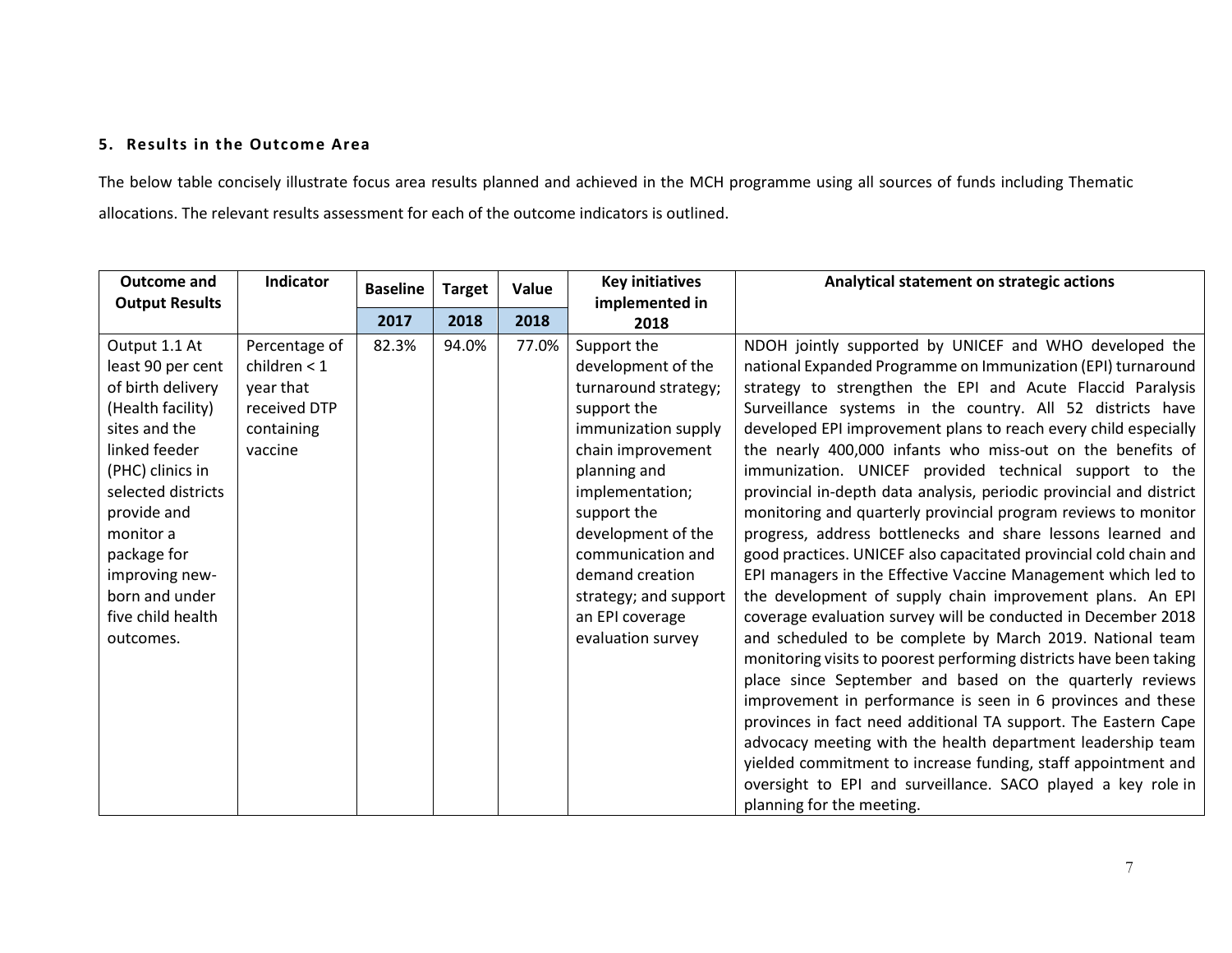#### **At the policy and strategic level:**

UNICEF South Africa provided technical support to the development of the national guidelines and strategies in MNCH including Mother Baby Package, Effective Vaccine Management to strengthen immunization supply chain management, Expanded Programme on Immunisation (EPI) and Vaccine Preventable Diseases (VPD) surveillance system improvement to regain polio free status in the country.

UNICEF supported the development of The Mother Baby Package, which is a guideline for nurses to provide a set of essential health care interventions for mothers and babies when visiting clinics during pregnancy and postnatal care period till two years. It is aimed to remind nurses not to miss key pregnancy and age appropriate services on nutrition, growth monitoring, HIV testing and treatment, vaccination, WASH and hygiene messages and ensuring mother-baby pair for follow up visits. The Mother Baby Package manual is being field tested in the first quarter of 2019 with a nationwide roll-out thereafter, for which funding has been secured by the NDoH.

Another key aspect of the work done by UNICEF in 2018 was supporting the capacity building of provincial pharmacists, cold chain managers and EPI managers in the Effective Vaccine Management (EVM) assessment to ensure uninterrupted supply of potent vaccines are available at all level of supply chain. As the immunization coverage is directly linked to the availability of vaccines, the programme should ensure that an appropriate vaccine forecast, procurement, logistics and storage, cold chain functioning are in place. The capacity building enabled the provincial teams to prepare an EVM improvement plan at central, provincial, regional, districts and clinic levels. The training was facilitated by UNICEF Regional Cold Chain Specialist from UNICEF East and Southern Africa Regional Office. In addition, WHO and UNICEF supported NDoH in organizing quarterly EPI reviews to closely monitor the provinces and districts immunization coverage rate and progress, implementation status against the improvement plans including microplanning, capacity building, supervision, filling up vacant post and vaccine stock. An increase of 6.3 percent point in DPT3 coverage was observed in 2018 from 2017.

UNICEF also funded as well as supported the Child Priorities Conference, an annual event, and influenced the design of agenda and topics that mattered most to child health. Child health professionals, clinicians, public health practitioners joined the two and half day forum to critically discuss issues relevant to contemporary South African paediatrics and child health and well-being and identify both enablers and key barriers and obstacles to successful priority child health intervention delivery. This year's topics included quality delivery of primary health care services to children, community outreach to children and advocacy for child health.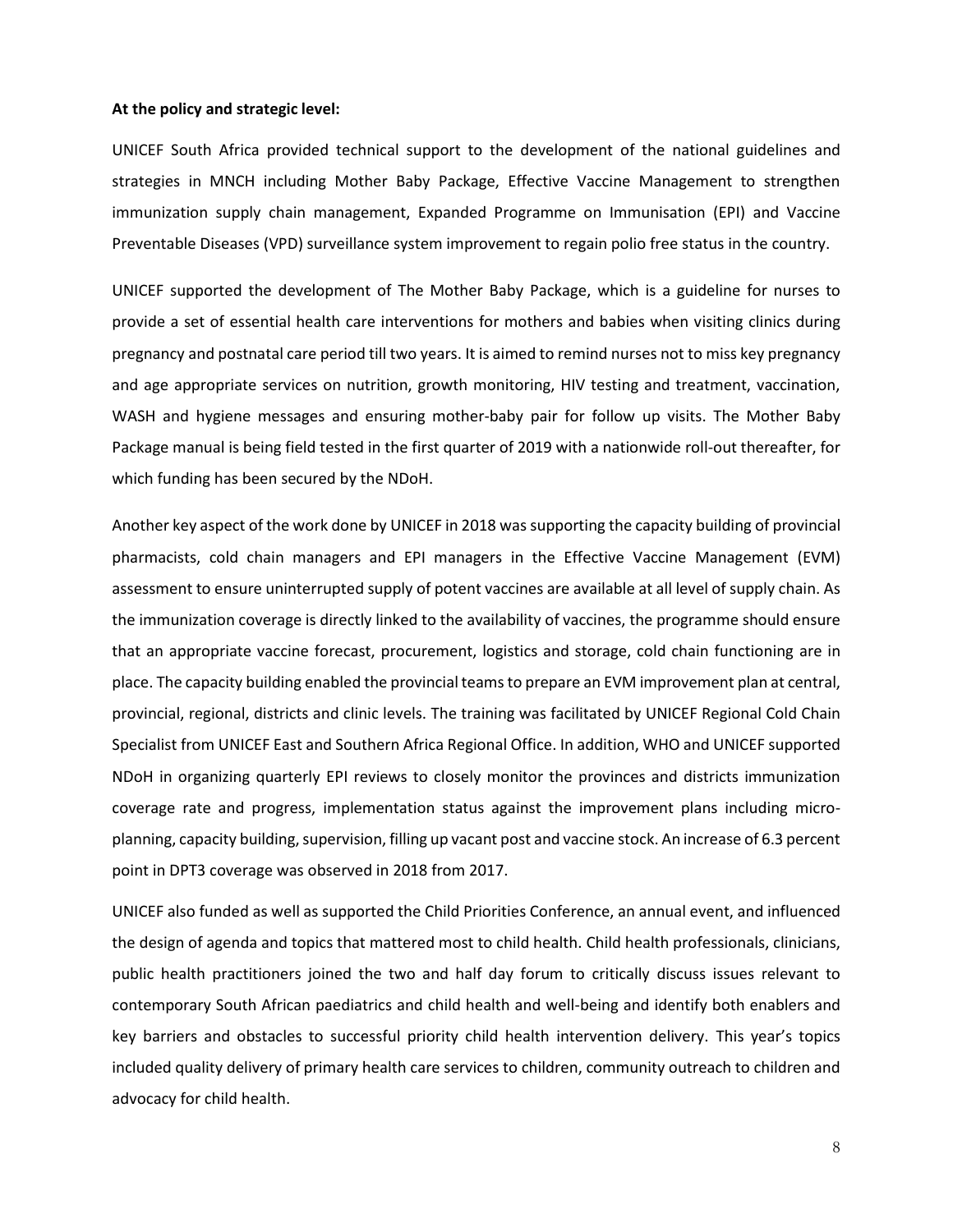UNICEF also supported and led Maternal, Neonatal, Child, Adolescent, Women's health and Nutrition (MNCAWHN) Think Tank to leverage the country's MNCAWHN expertise to advise NDoH on how to improve quality of MNCAWHN care and outcomes.

A portion of the flexible Thematic Funds were used to support the UNICEF technical team (salaries and travel) to assist government and partners to achieve important results at policy and strategic level.

#### **At the decentralised level**

UNICEF South Africa partnered with the University of Limpopo Trust in generating evidence to reduce new-born care during 2014-2016, which resulted in endorsing of the new-born care framework 'HHAPI-NeSS' and Facility Assessment and Support Tool (FAST) by the NDoH and subsequently led to the development of provincial newborn care improvement plans in all provinces of the country. HHAPI-NeSS is an acronym which stands for **H**ealth System, **H**uman Resources, **A**sphyxia prevention, **P**rematurity prevention and care, **I**nfection prevention and care, **Ne**onatal survival **S**trategy, **S**ocial and community engagement.

The most recent triennial report on Saving Babies 2014-2016 showed that the reduction of perinatal deaths was mainly due to reduction of stillbirths and no significant reduction in early new-born deaths. To further tackle the unfinished business, UNICEF South Africa continued its partnership with the University of Limpopo Trust to improve quality of care during antenatal care period, delivery and postnatal care. The following interventions were implemented:

- Respectful Maternity Care (RMC) and birth companionship in one district hospital and feeder clinics in Mopani District in Limpopo: the onsite-mentoring uses an appreciative approach which entails praising staff for implementing principles of RMC such as smiling, greeting clients, permitting birth companions into the facility;
- Antenatal education classes provided at PHC facilities;
- Training and capacity building for improved management of new-born care: training on Perinatal Problem Identification Program (PPIP) to conduct perinatal audits for perinatal care analysis essential for programme planning, implementation and monitoring.
- On-site mentorship to improve kangaroo mother care (KMC) in Limpopo and Eastern Cape: the two modules of the Facility Assessment and Support Tool (FAST) tool – infrastructure of KMC units, quality of care in KMC in hospitals are being used to assess and ensuring compliance with KMC policies and guidelines in priority hospitals.

#### **At the community level**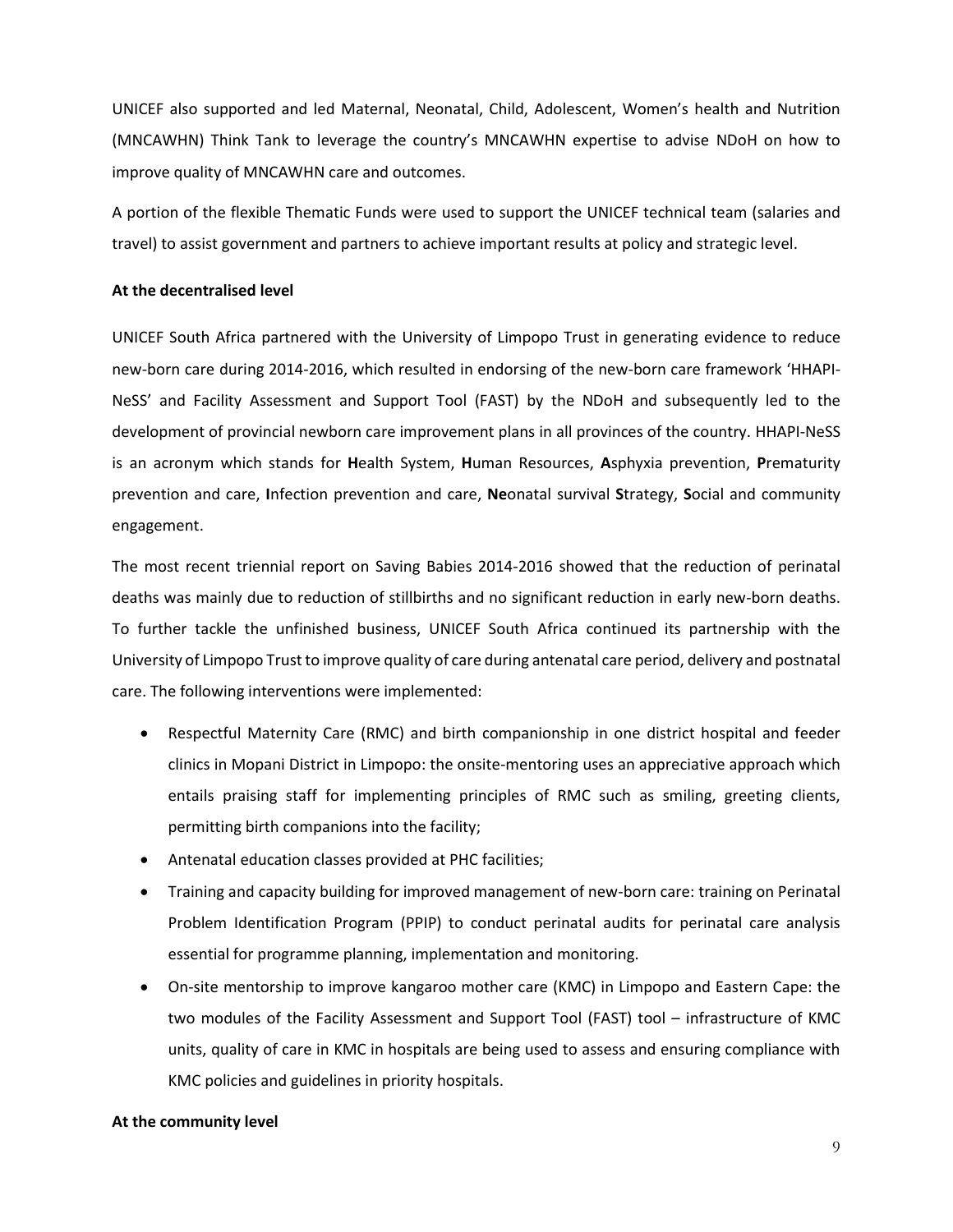In 2018, UNICEF South Africa extended its support to the SACSoWACH coalition (South Africa Civil Society for Women's, Adolescent's and children's Health) to advocate for and promote the health of newborns, children, adolescents, women and mothers. Through advocacy effort, SACSoWACH lobbied for establishing agreement on the Early Childhood Development (ECD) responsibilities of the health sector, agreement on the need for adopting a systems approach and building and strengthening the health systems to support optimal early development as contemplated by the ECD Policy. In nutrition, focus for 2018 has been advocacy for breastfeeding support in the workplace. In the build up to World Breastfeeding Week, SACSoWACH published articles on breastfeeding and contributed to the technical content in 'Side by Side' booklet - breastfeeding support in the workplace – A guide for employers and employees. A Round table discussion was held on "Support for Breastfeeding Mothers in the workplace" hosted by the NDoH.

SACSoWACH in collaboration with the Western Cape provincial and West Coast District health departments and selected local community-based organizations initiated a call to action 'Dare2Care' campaign aiming to create a costed district implementation strategy (model) that can be replicated in other drought-stricken provinces. The campaign incorporated the three advocacy priorities around nutrition (breastfeeding promotion), child development (immunization and prevention of communicable diseases) and sexual and reproductive health (menstrual hygiene management) and integrates them to strengthen maternal and child health in drought affected areas. The implementation of "Dare2Care" roadshow in the form of 4 "pop up stalls" rotated around primary healthcare facilities, community health centres and Early Childhood Development centres by local CBOs and their CHWs by health promoters was introduced in 2018.

#### **Innovations**

UNICEF South Africa has developed innovative approaches to using cell phone technology which are now being applied to address the gaps in the continuum of care for women and their children. Launched in 2012, Momconnect is a national project that uses cell phones and SMS technology to decrease the loss of follow up of women and children in the PMTCT and MNCH programs, while providing women with key educational messages throughout their pregnancies and the first 1000 days. The National Momconnect programme is a product of the UNICEF's Momconnect project successfully piloted and implemented in Kwa Zulu natal Province from 2011. At the end of 2018, a total of 2, 778,847 women registered to the MomConnect within the last 3 years and benefited from the useful health messages concerning pregnancy and care for their children. The program provided health information in 11 languages and tailored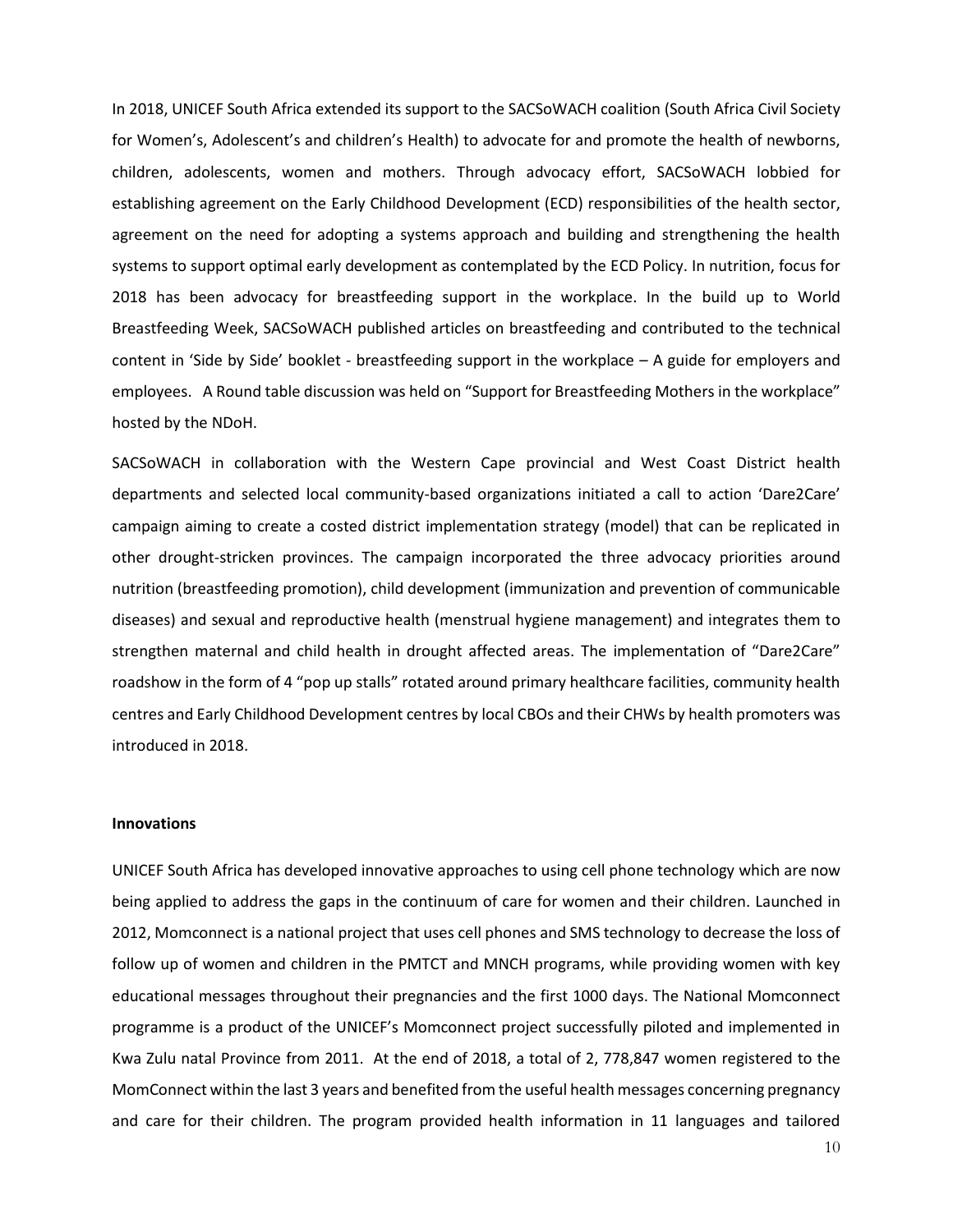messages based on the age of pregnancy and health conditions of the women such as sending reminders for follow up HIV testing, frequent antenatal care visits for high blood pressure and other conditions as appropriate. All in all, the program has reached 90 percent of pregnant women in a year. With increasing number of pregnant women registered in the program, the MomConnect Helpdesk functionality was assessed by UNICEF with the request of the National DoH and plans are being made to improve the system to meet the increasing demands.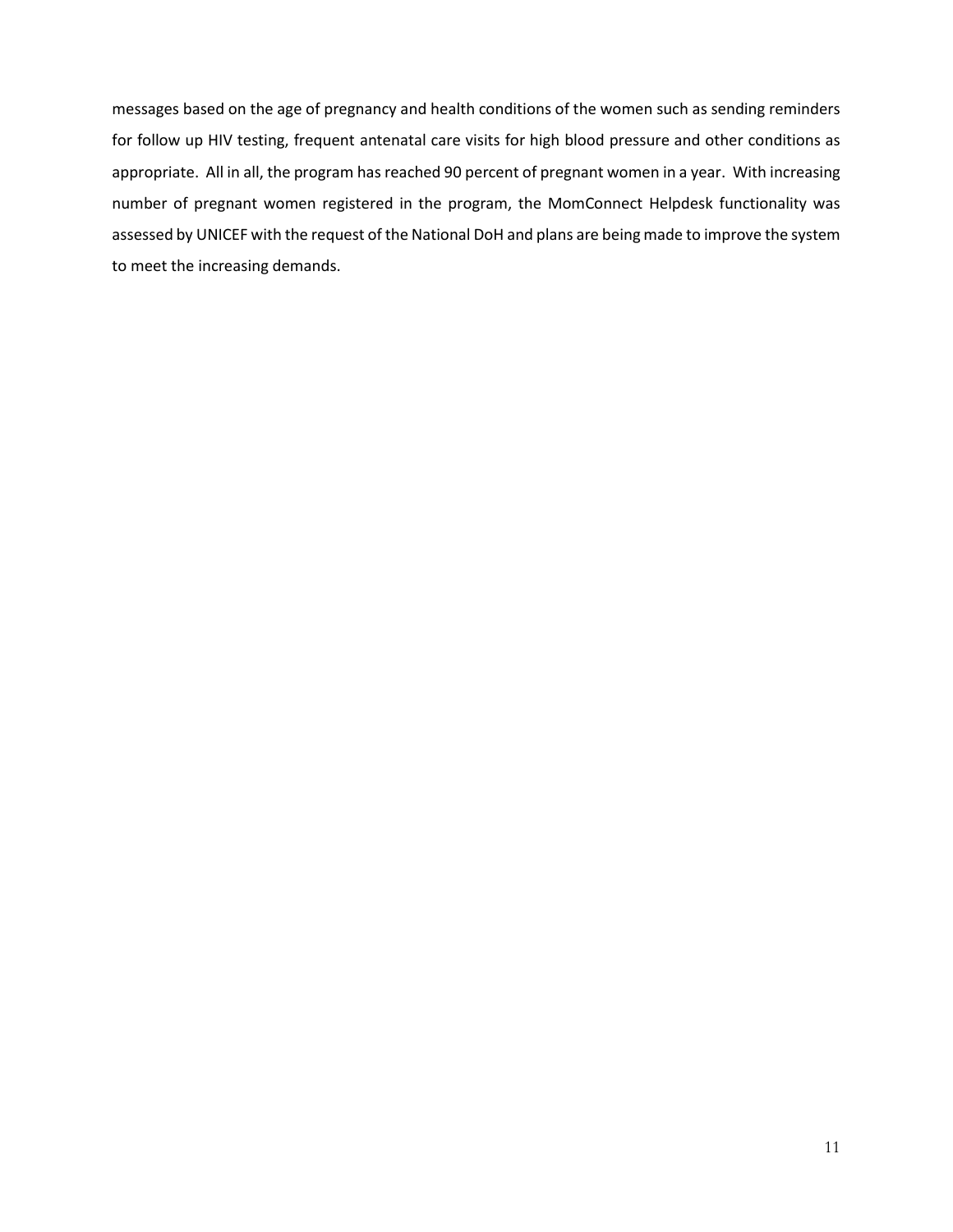## <span id="page-11-0"></span>**6. Financial Analysis**

<span id="page-11-1"></span>The availability of Thematic funding has allowed for support to critical areas that do not routinely attract donor funding. This includes support for capacity building, research and innovation. The Health thematic funds were also critical to bridge the funding gap between funding budgeted for implementation and actual funds received during the reporting period.

The detailed funding analyses are provided in tables below

### **Table 1: 2018 Planned budget by Thematic Sector 1: Health South Africa Planned and Funded for the Country Programme 2018 (in US Dollar)**

| <b>Intermediate Results</b>       | <b>Funding Type<sup>1</sup></b> | Planned Budget <sup>2</sup> |
|-----------------------------------|---------------------------------|-----------------------------|
|                                   |                                 |                             |
|                                   | <b>RR</b>                       | $\overline{\phantom{0}}$    |
| 21-01 Maternal and newborn health | <b>ORR</b>                      | 185,000                     |
|                                   | <b>RR</b>                       |                             |
| 21-02 Immunization                | <b>ORR</b>                      | 60,000                      |
|                                   | <b>RR</b>                       |                             |
| 21-03 Child Health                | <b>ORR</b>                      | 45,000                      |
| <b>Total Budget</b>               |                                 | 290,000                     |

<sup>1</sup> RR: Regular Resources, ORR: Other Resources - Regular *(add ORE: Other Resources - Emergency, if applicable)* 

² Planned budget for ORR *(and ORE, if applicable)* does not include estimated recovery cost.

<sup>3</sup> ORR (and ORE, if applicable) funded amount exclude cost recovery (only programmable amounts).

### **Table 2: Thematic contributions received for Thematic Pool 1: Health, 2018 (in US Dollars)**

| <b>Donors</b>                       | <b>Grant Number*</b> | <b>Contribution</b> | Programmable |
|-------------------------------------|----------------------|---------------------|--------------|
|                                     |                      | <b>Amount</b>       | Amount       |
| Netherlands Committee for<br>UNICEF | SC1899010002         | 186,335             | 171,428      |
| United States Fund for UNICEF       | SC1899010029         | 222.382             | 204.591      |
| Total                               |                      | 408,717             | 376,019      |

# **Table 3: Expenditures in Thematic Sector 1: Health, South Africa 2018 Expenditures by Key-Results Areas (in US Dollars)**

| <b>Organizational Targets</b> | <b>Expenditure Amount</b> |                        |                  |                      |
|-------------------------------|---------------------------|------------------------|------------------|----------------------|
|                               | <b>Other</b>              | <b>Other Resources</b> | Regular          | <b>All Programme</b> |
|                               | <b>Resources -</b>        | - Regular              | <b>Resources</b> | <b>Accounts</b>      |
|                               | Emergency                 |                        |                  |                      |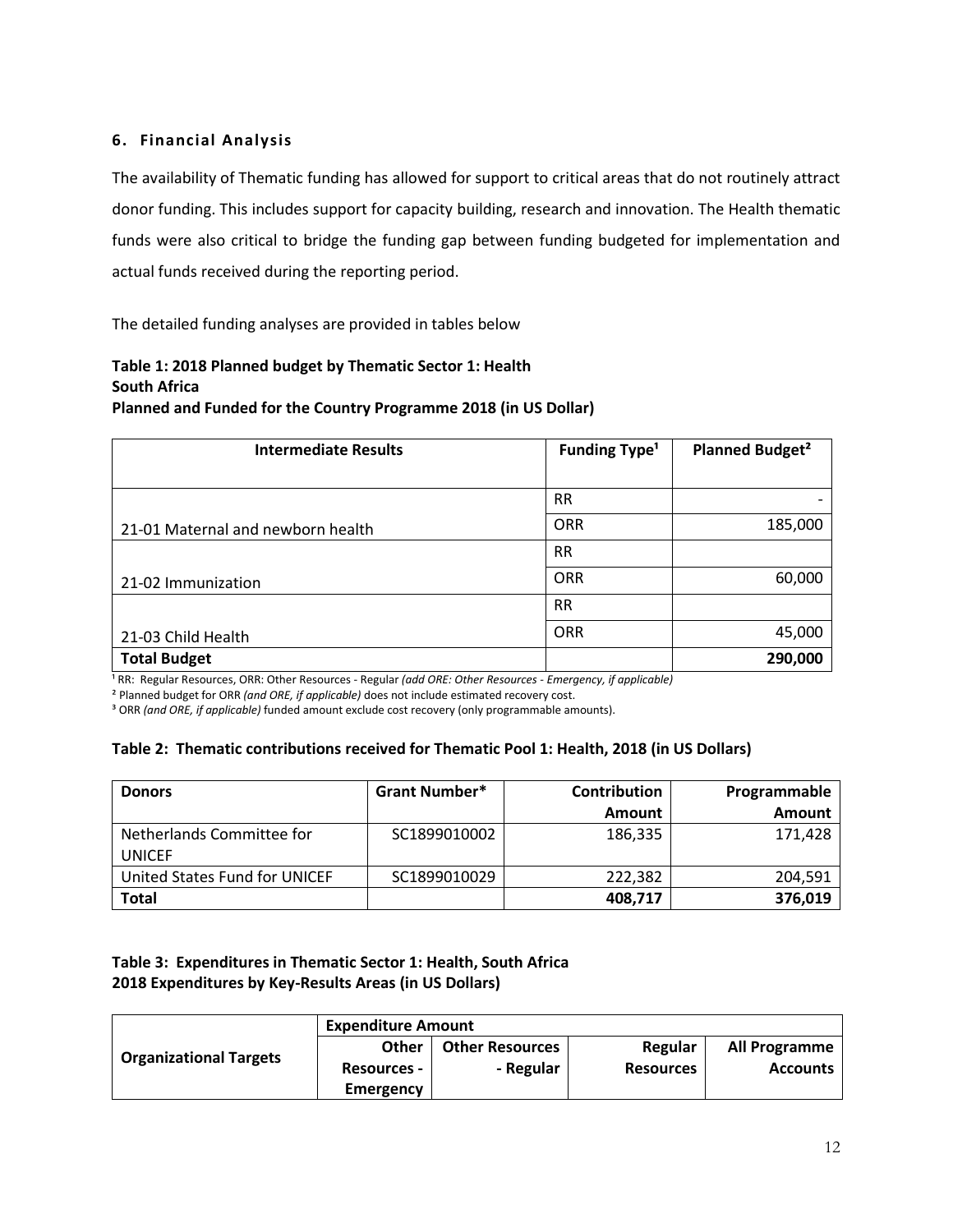| 21-01<br>Maternal<br>and | 43 | 139,565 | 401,220 | 540,829 |
|--------------------------|----|---------|---------|---------|
| newborn health           |    |         |         |         |
| 21-02 Immunization       |    | 21,273  | 15      | 21,290  |
| 21-03 Child Health       |    | 14,189  | 11      | 14,202  |
| <b>Total</b>             | 48 | 175,028 | 401,246 | 576,321 |

# **Table 4: Thematic expenses by results area**

| <b>Programme Area</b>             | Amount  |
|-----------------------------------|---------|
| 21-01 Maternal and newborn health | 111,179 |
| 21-02 Immunization                | 19,648  |
| 21-03 Child Health                | 9,600   |
| <b>Total</b>                      | 140.427 |

# **Table 5: Expenses by Specific Intervention Codes**

| <b>Specific Intervention Code</b>                                        | <b>Expense</b> |
|--------------------------------------------------------------------------|----------------|
| 21-01-02 Facility based maternal and newborn care (including emergency   |                |
| obstetric and newborn care, quality improvement)                         | 196,037        |
| 21-01-05 Maternal and newborn care policy advocacy, evidence generation, |                |
| national / subnational capacity development                              | 93,465         |
| 21-02-99 Technical assistance - Immunization (excluding Polio technical  |                |
| assistance)                                                              | 18,260         |
| 21-03-16 HSS - Management Information Systems                            | 9,043          |
| 21-03-18 Public health emergencies, including disease outbreaks          | 4,391          |
| <b>Total</b>                                                             | 321,196        |

# **Table 6: Planned budget for 2019**

# **Thematic sector 1: Health, South Africa Planned Budget and Available Resources for 2019**

| <b>Intermediate Result</b>           | <b>Funding</b><br>Type | Planned Budget <sup>1</sup> | Funded Budget <sup>1</sup> | Shortfall <sup>2</sup> |
|--------------------------------------|------------------------|-----------------------------|----------------------------|------------------------|
| 21-01 Maternal and newborn<br>health | <b>RR</b>              | 129,000                     | 129,000                    |                        |
|                                      | <b>ORR</b>             |                             |                            |                        |
| 21-02 Immunization                   | <b>RR</b>              | 70,000                      | 70,000                     |                        |
|                                      | <b>ORR</b>             |                             |                            |                        |
| 21-03 Child Health                   | <b>RR</b>              |                             |                            |                        |
|                                      | <b>ORR</b>             | 78,000                      | 78,000                     |                        |